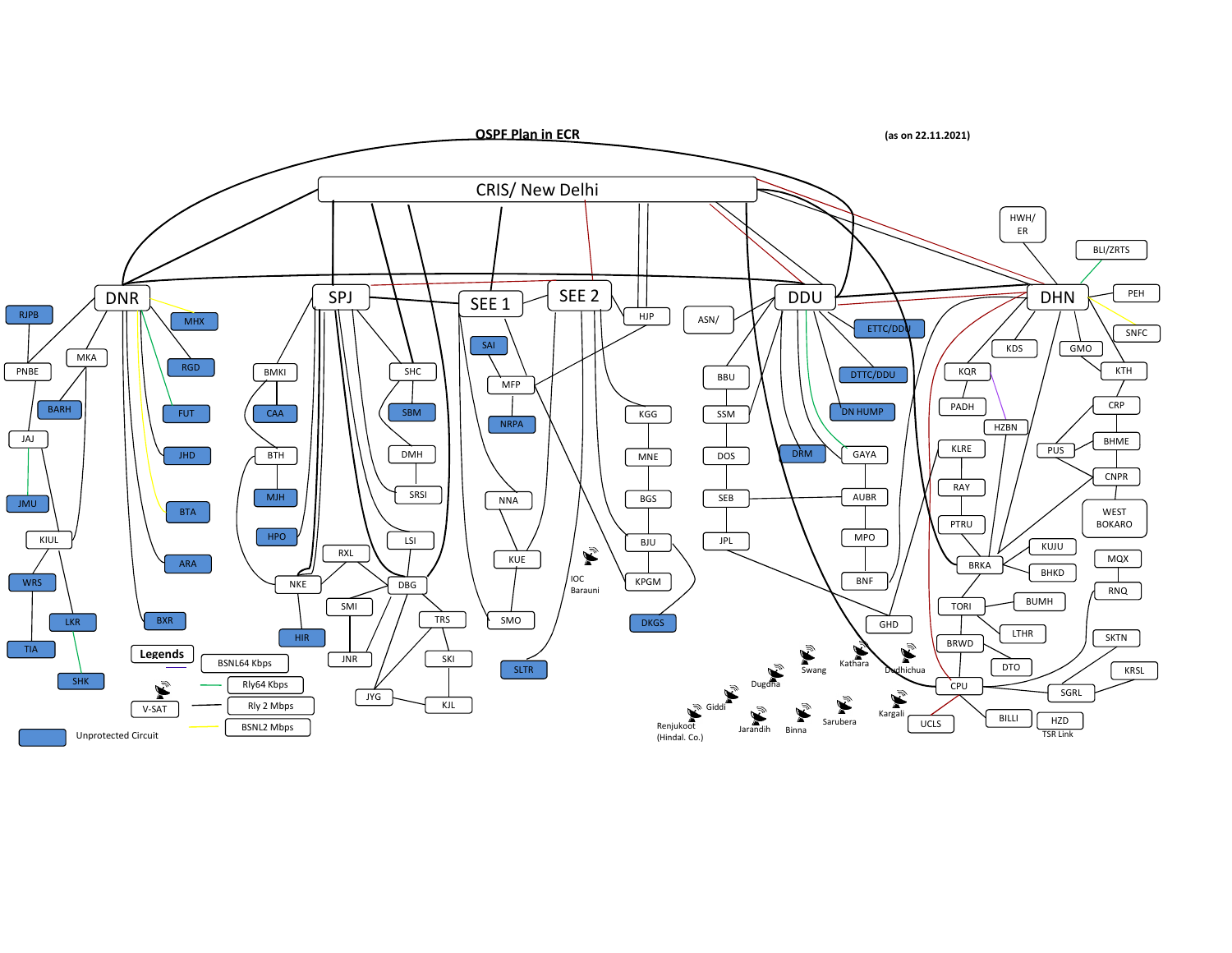## **Summary of FOIS channel of DHN, DNR, MGS, SPJ, SEE Division of E.C. Rly.Network Database of FOIS/ECR**

Position as on 22.11.2021

| S.No.          | Division        | Circuit     | Railway Channel      |                | <b>RCIL Channel</b> |                 |                   | <b>BSNLChannel</b>                    | V-SAT                | <b>Total Channel</b> |
|----------------|-----------------|-------------|----------------------|----------------|---------------------|-----------------|-------------------|---------------------------------------|----------------------|----------------------|
|                |                 |             | 2 Mbps               | 64 kbps        | 2 Mbps              | 64 kbps         | 2 Mbps            | 64 kbps                               |                      |                      |
|                | <b>DHN</b>      | <b>FOIS</b> | 37                   | $\mathbf{1}$   | 8                   | $\mathbf{0}$    | $\overline{4}$    | $\overline{0}$                        | 10                   | 60                   |
| $\overline{2}$ | <b>DNR</b>      | <b>FOIS</b> | 9                    | 5              | $\overline{4}$      | $\Omega$        | 1                 | 1                                     | $\theta$             | 20                   |
| 3              | <b>DDU</b>      | <b>FOIS</b> | 17                   | $\mathbf{0}$   | $\tau$              | $\overline{0}$  | $\sqrt{2}$        | $\mathbf{0}$                          | $\mathbf{0}$         | 26                   |
| $\overline{4}$ | <b>SEE</b>      | <b>FOIS</b> | $\overline{16}$      | $\mathbf{0}$   | $\overline{3}$      | $\theta$        | $\sqrt{2}$        | $\overline{0}$                        | $\mathbf{1}$         | $\overline{22}$      |
| 5 <sup>5</sup> | SPJ             | <b>FOIS</b> | 23                   | $\mathbf{0}$   | 6                   | $\overline{0}$  | $\overline{0}$    | $\boldsymbol{0}$                      | $\mathbf{0}$         | 29                   |
|                | Summary         |             | 102                  | 6              | 28                  | $\overline{0}$  | 9                 | 1                                     | 11                   | 157                  |
|                |                 |             |                      |                |                     |                 |                   |                                       |                      |                      |
| S.No.          | <b>Division</b> | Circuit     | 2 Mbps               |                | 64 kbps             |                 | V-SAT             |                                       | <b>Total Channel</b> |                      |
| $\mathbf{1}$   | $\rm{DHN}$      | <b>FOIS</b> | 49                   |                | 1                   |                 | 10                |                                       | 60                   |                      |
| $\overline{2}$ | <b>DNR</b>      | <b>FOIS</b> | 14                   |                | 6                   |                 | $\mathbf{0}$      |                                       | 20                   |                      |
| 3              | <b>DDU</b>      | <b>FOIS</b> | 26                   |                | $\overline{0}$      |                 |                   | $\overline{0}$                        |                      | $\overline{26}$      |
| $\overline{4}$ | <b>SEE</b>      | <b>FOIS</b> | 21                   |                | $\overline{0}$      |                 |                   |                                       |                      | $\overline{22}$      |
| 5 <sup>5</sup> | SPJ             | <b>FOIS</b> | 29                   |                | $\Omega$            |                 | $\Omega$          |                                       | 29                   |                      |
| Summary        |                 | 139         |                      | $\tau$         |                     |                 | 11                | 157                                   |                      |                      |
| S.No.          | Division        | Circuit     | Rly.<br><b>RCIL</b>  |                | <b>BSNL</b>         | <b>VSAT</b>     | Other<br>Operator | <b>FOIS Location</b><br>division wise |                      | <b>Total Channel</b> |
|                | <b>DHN</b>      | <b>FOIS</b> | 38<br>$\overline{8}$ |                | $\overline{4}$      | 10              | $\mathbf 0$       | 46                                    |                      | 60                   |
| $\overline{2}$ | <b>DNR</b>      | <b>FOIS</b> | 14<br>$\overline{4}$ |                | $\overline{2}$      | $\mathbf 0$     | $\mathbf 0$       | 19                                    |                      | 20                   |
| 3              | <b>DDU</b>      | <b>FOIS</b> | 17                   | $\overline{7}$ | $\overline{2}$      | $\mathbf 0$     | $\mathbf 0$       | 12                                    |                      | 26                   |
| $\overline{4}$ | <b>SEE</b>      | <b>FOIS</b> | $\overline{16}$      | 3              | $\mathbf{2}$        | $\mathbf{1}$    | $\mathbf 0$       | 16                                    |                      | $\overline{22}$      |
| 5 <sup>5</sup> | SPJ             | <b>FOIS</b> | 23                   | $\overline{6}$ | $\overline{0}$      | $\mathbf 0$     | $\overline{0}$    | $\overline{21}$                       |                      | 29                   |
| Summary        |                 |             | 108                  | 28             | 10                  | $\overline{11}$ | $\mathbf 0$       | 114                                   |                      | 157                  |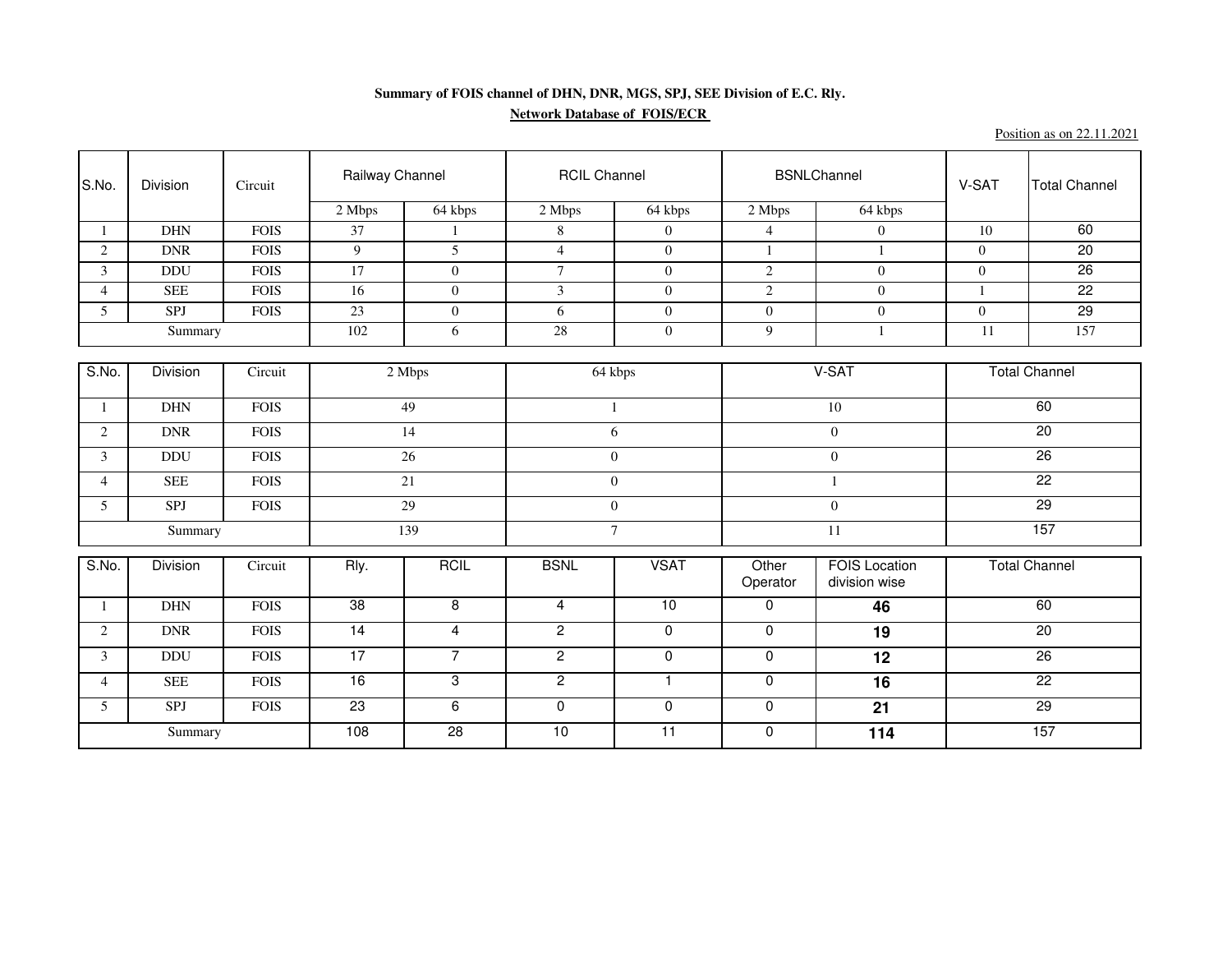|                 |                              | <b>Channel Details of FOIS E.C RIV.</b> |                 |                     |           |             |                  | <u>As on 22.11.21</u>                                    |
|-----------------|------------------------------|-----------------------------------------|-----------------|---------------------|-----------|-------------|------------------|----------------------------------------------------------|
| S.No.           | Divisio<br>n wise<br>SI. No. | <b>Division</b>                         | Circuit<br>Type | Service<br>Provider | Bandwidth | From        | To               | <b>Working Path</b>                                      |
| 1               | $\mathbf{1}$                 | <b>DHN</b>                              | <b>FOIS</b>     | <b>RCIL</b>         | 2 Mbps    | <b>CRIS</b> | DHN              | DLI, GZB, TDL, CNB, DDU, DHN                             |
| $\overline{2}$  | $\mathbf{2}$                 | <b>DHN</b>                              | <b>FOIS</b>     | <b>BSNL</b>         | 2Mbps     | CRIS        | <b>DHN</b>       | <b>Direct</b>                                            |
| 3               | 3                            | <b>DHN</b>                              | <b>FOIS</b>     | <b>RCIL</b>         | 2 Mbps    | <b>DDU</b>  | <b>DHN</b>       | <b>Direct</b>                                            |
| 4               | 4                            | <b>DHN</b>                              | <b>FOIS</b>     | <b>RCIL</b>         | 2 Mbps    | <b>HWH</b>  | <b>DHN</b>       | <b>ASN</b>                                               |
| 5               | 5                            | <b>DHN</b>                              | <b>FOIS</b>     | Rly.                | 2 Mbps    | <b>DHN</b>  | <b>KQR</b>       | <b>PSB</b>                                               |
| 6               | 6                            | <b>DHN</b>                              | <b>FOIS</b>     | Rly.                | 64 kbps   | <b>DHN</b>  | <b>BLI</b>       | Direct                                                   |
| $\overline{7}$  | $\overline{7}$               | <b>DHN</b>                              | <b>FOIS</b>     | <b>RCIL</b>         | 2 Mbps    | <b>DHN</b>  | PEH              | Direct                                                   |
| 8               | 8                            | <b>DHN</b>                              | <b>FOIS</b>     | Rly.                | 2 Mbps    | <b>DHN</b>  | $\overline{KTH}$ | Direct                                                   |
| 9               | 9                            | <b>DHN</b>                              | <b>FOIS</b>     | Rly.                | 2 Mbps    | DHN         | <b>GMO</b>       | Direct                                                   |
| 10              | 10                           | <b>DHN</b>                              | <b>FOIS</b>     | Rly.                | 2 Mbps    | <b>CRP</b>  | <b>PUS</b>       | <b>Direct</b>                                            |
| $\overline{11}$ | 11                           | <b>DHN</b>                              | <b>FOIS</b>     | Rly.                | 2 Mbps    | <b>GMO</b>  | <b>CRP</b>       | <b>Direct</b>                                            |
| 12              | 12                           | <b>DHN</b>                              | <b>FOIS</b>     | Rly.                | 2 Mbps    | <b>KTH</b>  | <b>CRP</b>       | Direct                                                   |
| $\overline{13}$ | $\overline{13}$              | <b>DHN</b>                              | <b>FOIS</b>     | Rly.                | 2 Mbps    | <b>DHN</b>  | <b>BRKA</b>      | GMO, GMIA and SE RLY both media RCIL<br>& RLY protected. |
| 14              | 14                           | <b>DHN</b>                              | <b>FOIS</b>     | Rly.                | 2Mbps     | <b>BRKA</b> | <b>BHKD</b>      | <b>Direct</b>                                            |
| $\overline{15}$ | $\overline{15}$              | <b>DHN</b>                              | <b>FOIS</b>     | <b>RCIL</b>         | 2Mbps     | <b>BRKA</b> | CRIS             | <b>Direct</b>                                            |
| 16              | 16                           | <b>DHN</b>                              | <b>FOIS</b>     | Rly.                | 2 Mbps    | <b>BRKA</b> | <b>PTRU</b>      | Direct                                                   |
| 17              | $\overline{17}$              | <b>DHN</b>                              | <b>FOIS</b>     | Rly.                | 2 Mbps    | <b>PTRU</b> | RAI              | <b>Direct</b>                                            |
| 18              | 18                           | <b>DHN</b>                              | <b>FOIS</b>     | Rly.                | 2 Mbps    | <b>RAY</b>  | <b>KLRE</b>      | Direct                                                   |
| 19              | 19                           | <b>DHN</b>                              | <b>FOIS</b>     | Rly.                | 2 Mbps    | <b>BRKA</b> | <b>TORI</b>      | RAI, KLRE                                                |
| 20              | 20                           | <b>DHN</b>                              | <b>FOIS</b>     | Rly.                | 2Mbps     | <b>TORI</b> | <b>BUMH</b>      | <b>Direct</b>                                            |
| 21              | $\overline{21}$              | <b>DHN</b>                              | <b>FOIS</b>     | Rly.                | 2 Mbps    | <b>CPU</b>  | <b>BRWD</b>      | <b>TORI</b>                                              |
| 22              | 22                           | <b>DHN</b>                              | <b>FOIS</b>     | Rly.                | 2Mbps     | <b>TORI</b> | <b>BRWD</b>      | <b>Direct</b>                                            |
| $\overline{23}$ | 23                           | <b>DHN</b>                              | <b>FOIS</b>     | Rly.                | 2Mbps     | <b>BRWD</b> | <b>DTO</b>       | <b>Direct</b>                                            |
| $\overline{24}$ | 24                           | <b>DHN</b>                              | <b>FOIS</b>     | Rly.                | 2 Mbps    | <b>KLRE</b> | <b>GHD</b>       | <b>KLRE, BRWD</b>                                        |
| $\overline{25}$ | 25                           | DHN                                     | <b>FOIS</b>     | <b>RCIL</b>         | 2Mbps     | <b>GHD</b>  | KQR              | <b>Direct</b>                                            |
| 26              | 26                           | <b>DHN</b>                              | <b>FOIS</b>     | Rly.                | 2 Mbps    | <b>RNQ</b>  | <b>MQX</b>       | Direct                                                   |
| $\overline{27}$ | 27                           | <b>DHN</b>                              | <b>FOIS</b>     | Rly.                | 2Mbps     | <b>HZD</b>  | <b>HZD</b>       | <b>Through TSR link</b>                                  |
| 28              | 28                           | <b>DHN</b>                              | <b>FOIS</b>     | Rly.                | 2 Mbps    | <b>CPU</b>  | <b>BXLL</b>      | Direct                                                   |
| 29              | 29                           | <b>DHN</b>                              | <b>FOIS</b>     | <b>RCIL</b>         | 2 Mbps    | <b>DHN</b>  | <b>CPU</b>       | Media RLY & RCIL both 2 Mbps protected                   |
| 30              | 30                           | <b>DHN</b>                              | <b>FOIS</b>     | Rly.                | 2 Mbps    | <b>DHN</b>  | <b>CPU</b>       |                                                          |
| 31              | 31                           | <b>DHN</b>                              | <b>FOIS</b>     | <b>RCIL</b>         | 2Mbps     | <b>CPU</b>  | <b>CRIS</b>      | <b>Direct</b>                                            |
| 32              | 32                           | <b>DHN</b>                              | <b>FOIS</b>     | <b>BSNL</b>         | 2 Mbps    | <b>DHN</b>  | <b>CPU</b>       | <b>RNC</b>                                               |
| 33              | 33                           | <b>DHN</b>                              | <b>FOIS</b>     | Rly.                | 2 Mbps    | <b>CPU</b>  | <b>SGRL</b>      | Direct                                                   |
| 34              | 34                           | <b>DHN</b>                              | <b>FOIS</b>     | Rly.                | 2Mbps     | <b>KDS</b>  | <b>KTH</b>       | <b>Direct</b>                                            |
| 35              | 35                           | <b>DHN</b>                              | <b>FOIS</b>     | Rly.                | 2 Mbps    | <b>DHN</b>  | <b>KDS</b>       | Direct                                                   |
| 36              | 36                           | <b>DHN</b>                              | <b>FOIS</b>     | Rly.                | 2 Mbps    | <b>CRP</b>  | <b>BHME</b>      | Direct                                                   |
| 37              | $\overline{37}$              | <b>DHN</b>                              | <b>FOIS</b>     | Rly.                | 2 Mbps    | <b>CNPR</b> | W.Bokaro         | Direct                                                   |
| 38              | 38                           | <b>DHN</b>                              | <b>FOIS</b>     | Rly.                | 2 Mbps    | <b>CNPR</b> | <b>BHME</b>      | Direct                                                   |
| 39              | 39                           | <b>DHN</b>                              | <b>FOIS</b>     | Rly.                | 2 Mbps    | <b>CNPR</b> | <b>BRKA</b>      | Direct                                                   |
| 40              | 40                           | <b>DHN</b>                              | <b>FOIS</b>     | Rly.                | 2Mbps     | <b>PUS</b>  | <b>CNPR</b>      | <b>Direct</b>                                            |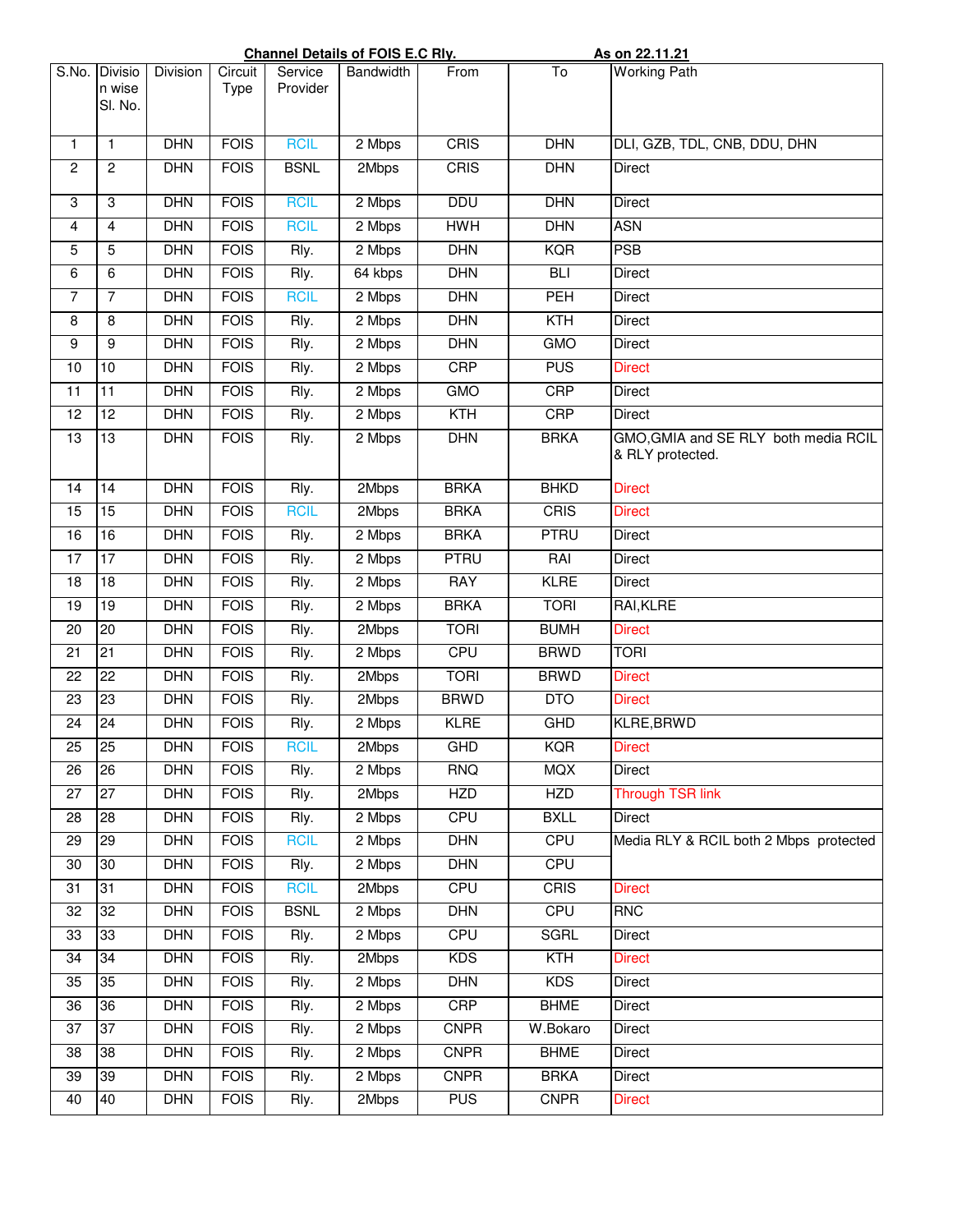| 41              | $\overline{41}$  | <b>DHN</b> | <b>FOIS</b> | Rly.        | 2 Mbps      | <b>CPU</b>  | <b>RNQ</b>                | Direct                            |
|-----------------|------------------|------------|-------------|-------------|-------------|-------------|---------------------------|-----------------------------------|
| 42              | 42               | <b>DHN</b> | <b>FOIS</b> | Rly.        | 2 Mbps      | <b>SGRL</b> | <b>SKTN</b>               | <b>Direct</b>                     |
| 43              | 43               | <b>DHN</b> | <b>FOIS</b> | Rly.        | 2 Mbps      | <b>SGRL</b> | <b>KRSL</b>               | <b>Direct</b>                     |
| 44              | 44               | <b>DHN</b> | <b>FOIS</b> | Rly.        | 2Mbps       | <b>KQR</b>  | <b>HZBN</b>               | <b>Direct</b>                     |
| 45              | 45               | <b>DHN</b> | <b>FOIS</b> | Rly.        | 2 Mbps      | <b>BRKA</b> | <b>HZBN</b>               | <b>Direct</b>                     |
| 46              | 46               | <b>DHN</b> | <b>FOIS</b> | <b>BSNL</b> | 2 Mbps      | DHN         | <b>SNFC</b>               | Direct                            |
| 47              | $\overline{47}$  | <b>DHN</b> | <b>FOIS</b> | Rly.        | 2 Mbps      | <b>TORI</b> | <b>LHTR</b>               | Direct                            |
| 48              | 48               | <b>DHN</b> | <b>FOIS</b> | Rly.        | 2 Mbps      | <b>BRKA</b> | KUJU                      | Direct                            |
| 49              | 49               | <b>DHN</b> | <b>FOIS</b> | Rly.        | 2 Mbps      | <b>KQR</b>  | PADH                      | Direct                            |
| 50              | 50               | DHN        | <b>FOIS</b> | <b>BSNL</b> | 2 Mbps      | CPU         | <b>UCLS</b>               | <b>Direct</b>                     |
| $\overline{51}$ | $\overline{51}$  | <b>DHN</b> | <b>FOIS</b> | <b>VSAT</b> | <b>VSAT</b> | DLI         | Dudhichua Direct          |                                   |
| 52              | 52               | <b>DHN</b> | <b>FOIS</b> | <b>VSAT</b> | <b>VSAT</b> | DLI         | kargali                   | <b>Direct</b>                     |
| 53              | 53               | <b>DHN</b> | <b>FOIS</b> | <b>VSAT</b> | <b>VSAT</b> | DLI         | jarangdih                 | Direct                            |
| 54              | $\overline{54}$  | <b>DHN</b> | <b>FOIS</b> | <b>VSAT</b> | <b>VSAT</b> | DLI         | sarubera                  | <b>Direct</b>                     |
| 55              | 55               | <b>DHN</b> | <b>FOIS</b> | <b>VSAT</b> | <b>VSAT</b> | <b>DLI</b>  | Giddi                     | Direct                            |
| 56              | 56               | <b>DHN</b> | <b>FOIS</b> | <b>VSAT</b> | <b>VSAT</b> | DLI         | <b>BINA</b>               | Direct                            |
| $\overline{57}$ | 57               | DHN        | <b>FOIS</b> | <b>VSAT</b> | <b>VSAT</b> | DLI         | Kathara                   | Direct                            |
| 58              | 58               | <b>DHN</b> | <b>FOIS</b> | <b>VSAT</b> | <b>VSAT</b> | DLI         | Dugdha                    | Direct                            |
| 59              | 59               | <b>DHN</b> | <b>FOIS</b> | <b>VSAT</b> | <b>VSAT</b> | <b>DLI</b>  | Hindal Co. Direct         |                                   |
| 60              | 60               | DHN        | <b>FOIS</b> | <b>VSAT</b> | <b>VSAT</b> | DLI         | Sawang                    | <b>Direct</b>                     |
| 61              | $\mathbf{1}$     | <b>DNR</b> | <b>FOIS</b> | <b>RCIL</b> | 2 Mbps      | CRIS        | <b>DNR</b>                | DLI, GZB, TDL, CNB, DDU, BXR, DNR |
| 62              | $\overline{2}$   | <b>DNR</b> | <b>FOIS</b> | Rly.        | 2 Mbps      | <b>DDU</b>  | <b>DNR</b>                | <b>Direct</b>                     |
| 63              | 3                | <b>DNR</b> | <b>FOIS</b> | <b>RCIL</b> | 2 Mbps      | <b>DNR</b>  | <b>PNBE</b>               | <b>PWS</b>                        |
| 64              | 4                | <b>DNR</b> | <b>FOIS</b> | <b>RCIL</b> | 2 Mbps      | <b>GAYA</b> | PNBE                      | Direct                            |
| 65              | 5                | <b>DNR</b> | <b>FOIS</b> | <b>RCIL</b> | 2 Mbps      | HJP         | PNBE                      | Gandhi setu                       |
| 66              | 6                | <b>DNR</b> | <b>FOIS</b> | Rly.        | 2 Mbps      | PNBE        | <b>RJPB</b>               | Direct                            |
| 67              | $\overline{7}$   | <b>DNR</b> | <b>FOIS</b> | Rly.        | 64 kbps     | DNR         | <b>FUT</b>                | <b>PNC</b>                        |
| 68              | 8                | <b>DNR</b> | <b>FOIS</b> | Rly.        | 64 kbps     | <b>DNR</b>  | <b>LKR</b>                | <b>FUT</b>                        |
| 69              | $\boldsymbol{9}$ | <b>DNR</b> | <b>FOIS</b> | Rly.        | 64 kbps     | <b>JAJ</b>  | <b>JMU</b>                | Gidhaur                           |
| $\overline{70}$ | 10               | <b>DNR</b> | <b>FOIS</b> | Rly.        | 2 Mbps      | PNBE        | <b>JAJ</b>                | <b>MKA</b>                        |
| 71              | 11               | <b>DNR</b> | <b>FOIS</b> | Rly.        | 2 Mbps      | <b>DNR</b>  | <b>RGD</b>                | Direct                            |
| 72              | $\overline{12}$  | <b>DNR</b> | <b>FOIS</b> | <b>BSNL</b> | 2 Mbps      | <b>DNR</b>  | <b>BTA</b>                | Direct                            |
| 73              | 13               | <b>DNR</b> | <b>FOIS</b> | Rly.        | 2 Mbps      | <b>BXR</b>  | <b>DNR</b>                | Direct                            |
| $\overline{74}$ | 14               | <b>DNR</b> | <b>FOIS</b> | Rly.        | 2 Mbps      | DNR         | $\overline{\mathsf{JHD}}$ | Direct                            |
| 75              | 15               | <b>DNR</b> | <b>FOIS</b> | Rly.        | 2 Mbps      | <b>DNR</b>  | <b>MKA</b>                | Direct                            |
| 76              | $\overline{16}$  | <b>DNR</b> | <b>FOIS</b> | Rly.        | 2 Mbps      | <b>DNR</b>  | KIUL                      | Direct                            |
| 77              | $\overline{17}$  | <b>DNR</b> | <b>FOIS</b> | Rly.        | 64 kbps     | <b>LKR</b>  | <b>SHK</b>                | Kiul                              |
| 78              | 18               | <b>DNR</b> | <b>FOIS</b> | Rly.        | 2 Mbps      | KIUL        | <b>WRS</b>                | Direct                            |
| 79              | $\overline{19}$  | <b>DNR</b> | <b>FOIS</b> | Rly.        | 64 kbps     | <b>DNR</b>  | <b>ARA</b>                | Kulharia                          |
| 80              | 20               | <b>DNR</b> | <b>FOIS</b> | <b>BSNL</b> | 64 kbps     | <b>DNR</b>  | <b>MHX</b>                | Direct                            |
| 81              | $\mathbf{1}$     | DDU        | <b>FOIS</b> | <b>RCIL</b> | 2 Mbps      | CRIS        | <b>DDU</b>                | DLI, GZB, TDL, CNB, ALD, DDU      |
| 82              | $\overline{2}$   | <b>DDU</b> | <b>FOIS</b> | <b>BSNL</b> | 2 Mbps      | CRIS        | <b>DDU</b>                | <b>Direct</b>                     |
| 83              | 3                | <b>DDU</b> | <b>FOIS</b> | <b>RCIL</b> | 2 Mbps      | <b>ASN</b>  | <b>DDU</b>                | DHN, GYA, DDU                     |
| 84              | 4                | DDU        | <b>FOIS</b> | <b>RCIL</b> | 2 Mbps      | <b>DHN</b>  | DDU                       | DHN, GYA, DDU                     |
| 85              | $\overline{5}$   | <b>DDU</b> | <b>FOIS</b> | <b>BSNL</b> | 2 Mbps      | <b>DHN</b>  | <b>DDU</b>                | <b>Direct</b>                     |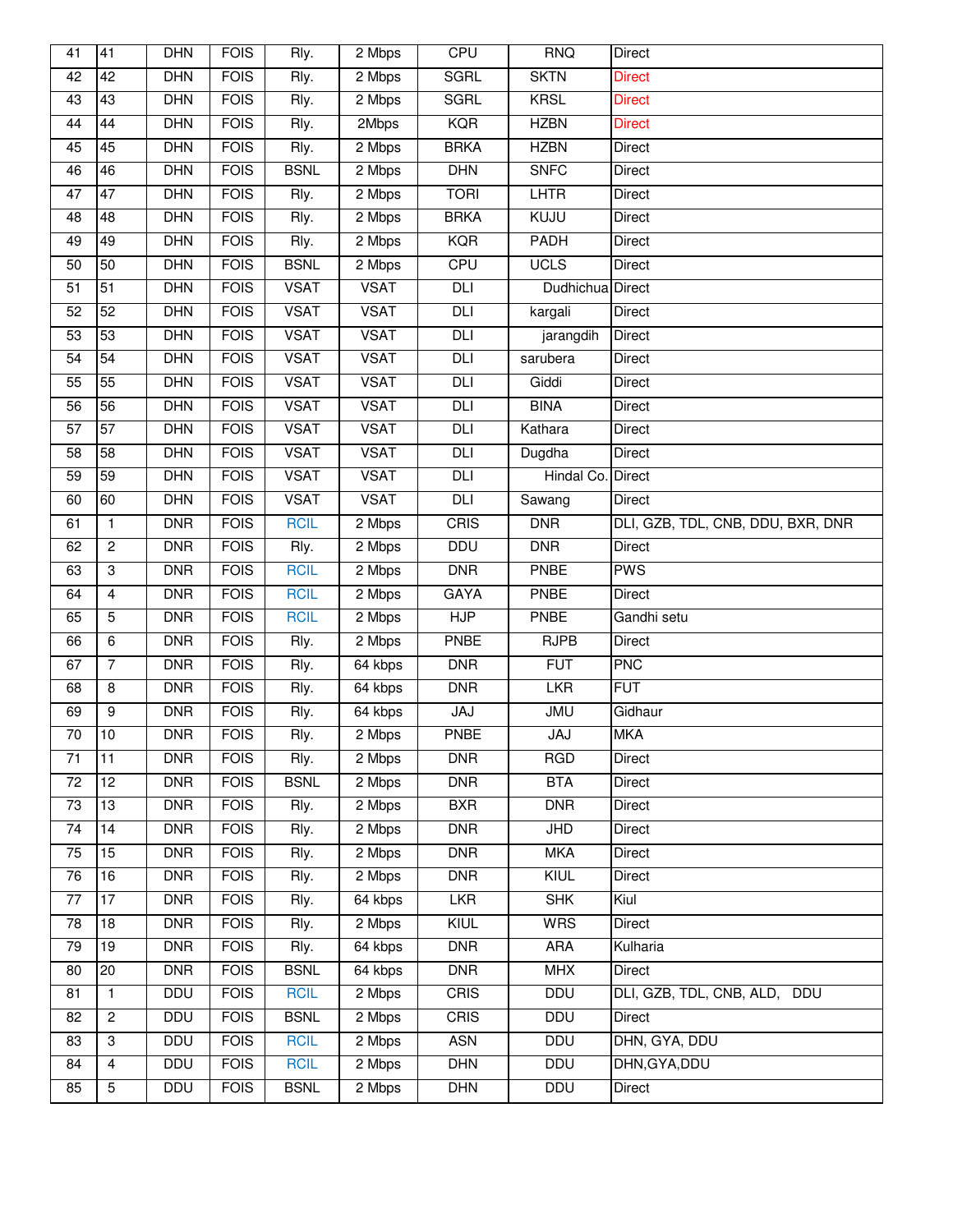| 86    | 6                | <b>DDU</b> | <b>FOIS</b> | <b>RCIL</b> | 2 Mbps      | <b>HJP</b>         | <b>DDU</b>          | PNBE, DNR, DDU                                   |
|-------|------------------|------------|-------------|-------------|-------------|--------------------|---------------------|--------------------------------------------------|
| 87    | $\overline{7}$   | <b>DDU</b> | <b>FOIS</b> | <b>RCIL</b> | 2 Mbps      | <b>DNR</b>         | <b>DDU</b>          | DNR, BXR, DDU                                    |
| 88    | 8                | <b>DDU</b> | <b>FOIS</b> | Rly.        | 2 Mbps      | <b>DDU</b>         | Dnhump              | Direct                                           |
| 89    | $\boldsymbol{9}$ | <b>DDU</b> | <b>FOIS</b> | <b>RCIL</b> | 2 Mbps      | <b>DDU</b>         | <b>GYA</b>          | SSM, SEB                                         |
| 90    | $\overline{10}$  | <b>DDU</b> | <b>FOIS</b> | Rly.        | 2 Mbps      | <b>DDU</b>         | <b>GYA</b>          | <b>BBU,SSM</b>                                   |
| 91    | 11               | DDU        | <b>FOIS</b> | Rly.        | 2 Mbps      | <b>DDU</b>         | <b>ETTC</b>         | Direct                                           |
| 92    | $\overline{12}$  | <b>DDU</b> | <b>FOIS</b> | Rly.        | 2 Mbps      | <b>DDU</b>         | <b>DTTC</b>         |                                                  |
| 93    | $\overline{13}$  | <b>DDU</b> | <b>FOIS</b> | Rly.        | 2 Mbps      | <b>DDU</b>         | <b>BBU</b>          | Durgawati                                        |
| 94    | 14               | <b>DDU</b> | <b>FOIS</b> | Rly.        | 2 Mbps      | <b>DDU</b>         | <b>SSM</b>          | SEB, DOS                                         |
| 95    | 15               | <b>DDU</b> | <b>FOIS</b> | Rly.        | 2 Mbps      | <b>SSM</b>         | <b>BBU</b>          | Shivsagar                                        |
| 96    | $\overline{16}$  | <b>DDU</b> | <b>FOIS</b> | Rly.        | 2 Mbps      | <b>DRM Build.</b>  | <b>DDU</b>          | Direct                                           |
| 97    | 17               | <b>DDU</b> | <b>FOIS</b> | Rly.        | 2 Mbps      | <b>SSM</b>         | PHE                 | Direct                                           |
| 98    | 18               | <b>DDU</b> | <b>FOIS</b> | Rly.        | 2 Mbps      | <b>SEB</b>         | <b>PHE</b>          | Direct                                           |
| 99    | $\overline{19}$  | <b>DDU</b> | <b>FOIS</b> | Rly.        | 2 Mbps      | <b>SEB</b>         | <b>AUBR</b>         | Direct                                           |
| 100   | 20               | <b>DDU</b> | <b>FOIS</b> | Rly.        | 2 Mbps      | <b>SEB</b>         | <b>JPL</b>          | Direct                                           |
| 101   | 21               | <b>DDU</b> | <b>FOIS</b> | Rly.        | 2 Mbps      | <b>AUBR</b>        | <b>MPO</b>          | Direct                                           |
| 102   | $\overline{22}$  | <b>DDU</b> | <b>FOIS</b> | <b>RCIL</b> | 2 Mbps      | <b>PNBE</b>        | <b>GYA</b>          | $\overline{\mathsf{JHD}}$                        |
| 103   | 23               | <b>DDU</b> | <b>FOIS</b> | Rly.        | 2 Mbps      | <b>GAYA</b>        | <b>RFJ</b>          | Direct                                           |
| 104   | 24               | <b>DDU</b> | <b>FOIS</b> | Rly.        | 2 Mbps      | BNF                | <b>MPO</b>          | Direct                                           |
| 105   | 25               | <b>DDU</b> | <b>FOIS</b> | Rly.        | 2 Mbps      | Dn-Hump            | <b>DRM Building</b> | Direct                                           |
| 106   | 26               | DDU        | <b>FOIS</b> | Rly.        | 2 Mbps      | <b>JPL</b>         | <b>GHD</b>          | Direct                                           |
| 107   | $\mathbf{1}$     | <b>SEE</b> | <b>FOIS</b> | Rly.        | 2 Mbps      | CRIS               | SEE R1              | DLI, GZB, TDL, CNB, ALD,                         |
| 108   | $\overline{2}$   | <b>SEE</b> | <b>FOIS</b> | Rly.        | 2 Mbps      | CRIS               | SEE R <sub>2</sub>  | <b>Direct</b>                                    |
| 109   | $\overline{3}$   | <b>SEE</b> | <b>FOIS</b> | <b>RCIL</b> | 2 Mbps      | <b>SPJ</b>         | SEE R1              | Direct                                           |
| 110   | $\overline{4}$   | <b>SEE</b> | <b>FOIS</b> | <b>BSNL</b> | 2 Mbps      | <b>SPJ</b>         | SEE R <sub>2</sub>  | Direct                                           |
| $111$ | $\overline{5}$   | <b>SEE</b> | <b>FOIS</b> | Rly.        | 2 Mbps      | HJP                | SEE R <sub>2</sub>  | DLI, GZB, TDL, CNB, ALD,<br><b>DOU DUDE U ID</b> |
| 112   | 6                | <b>SEE</b> | <b>FOIS</b> | <b>BSNL</b> | 2 Mbps      | HJP                | <b>MFP</b>          |                                                  |
| 113   | $\overline{7}$   | <b>SEE</b> | <b>FOIS</b> | <b>RCIL</b> | 2 Mbps      | <b>MFP</b>         | SAI                 | GRL, BNR                                         |
| 114   | 8                | <b>SEE</b> | <b>FOIS</b> | <b>RCIL</b> | 2 Mbps      | SEE R1             | <b>MFP</b>          | SAI,RD                                           |
| 115   | $\overline{9}$   | <b>SEE</b> | <b>FOIS</b> | Rly.        | 2 Mbps      | SEE R <sub>2</sub> | <b>STLR</b>         | <b>Direct</b>                                    |
| 116   | 10               | <b>SEE</b> | <b>FOIS</b> | Rly.        | 2 Mbps      | <b>MFP</b>         | <b>KPGM</b>         | Direct                                           |
| 117   | 11               | <b>SEE</b> | <b>FOIS</b> | Rly.        | 2 Mbps      | <b>BJU</b>         | <b>KPGM</b>         | Direct                                           |
| 118   | 12               | <b>SEE</b> | <b>FOIS</b> | Rly.        | 2 Mbps      | SEE R <sub>2</sub> | <b>BJU</b>          | <b>SPP</b>                                       |
| 119   | $\overline{13}$  | <b>SEE</b> | <b>FOIS</b> | Rly.        | 2 Mbps      | <b>BGS</b>         | BJD                 | Direct                                           |
| 120   | 14               | <b>SEE</b> | <b>FOIS</b> | Rly.        | 2 Mbps      | <b>MNE</b>         | <b>KGG</b>          | Direct                                           |
| 121   | $\overline{15}$  | <b>SEE</b> | <b>FOIS</b> | Rly.        | 2 Mbps      | SEE R <sub>2</sub> | KGG                 | <b>BJU, BGS</b>                                  |
| 122   | 16               | <b>SEE</b> | <b>FOIS</b> | Rly.        | 2 Mbps      | <b>BGS</b>         | <b>MNE</b>          | Direct                                           |
| 123   | 17               | <b>SEE</b> | <b>FOIS</b> | Rly.        | 2 Mbps      | SEE R1             | <b>NNA</b>          | <b>MLDT</b>                                      |
| 124   | $\overline{18}$  | <b>SEE</b> | <b>FOIS</b> | Rly.        | 2 Mbps      | <b>KUE</b>         | <b>NNA</b>          | SEE, KUE                                         |
| 125   | 19               | <b>SEE</b> | <b>FOIS</b> | Rly.        | 2 Mbps      | DLI                | <b>BJU/IOC</b>      | Direct                                           |
| 126   | 20               | <b>SEE</b> | <b>FOIS</b> | Rly.        | 2 Mbps      | SEE R1             | <b>SMO</b>          | <b>SEE</b>                                       |
| 127   | 21               | <b>SEE</b> | <b>FOIS</b> | <b>VSAT</b> | <b>VSAT</b> | SMO                | <b>KUE</b>          | Direct                                           |
| 128   | 22               | <b>SEE</b> | <b>FOIS</b> | Rly.        | 2 Mbps      | SEE R <sub>2</sub> | KUE                 | <b>SEE</b>                                       |
| 129   | $\mathbf{1}$     | SPJ        | <b>FOIS</b> | Rly.        | 2 Mbps      | <b>CRIS</b>        | <b>SPJ</b>          | DLI, GZB, TDL, CNB, ALD,                         |
| 130   | $\overline{2}$   | <b>SPJ</b> | <b>FOIS</b> | Rly.        | 2 Mbps      | <b>CRIS</b>        | <b>SHC</b>          | Direct                                           |